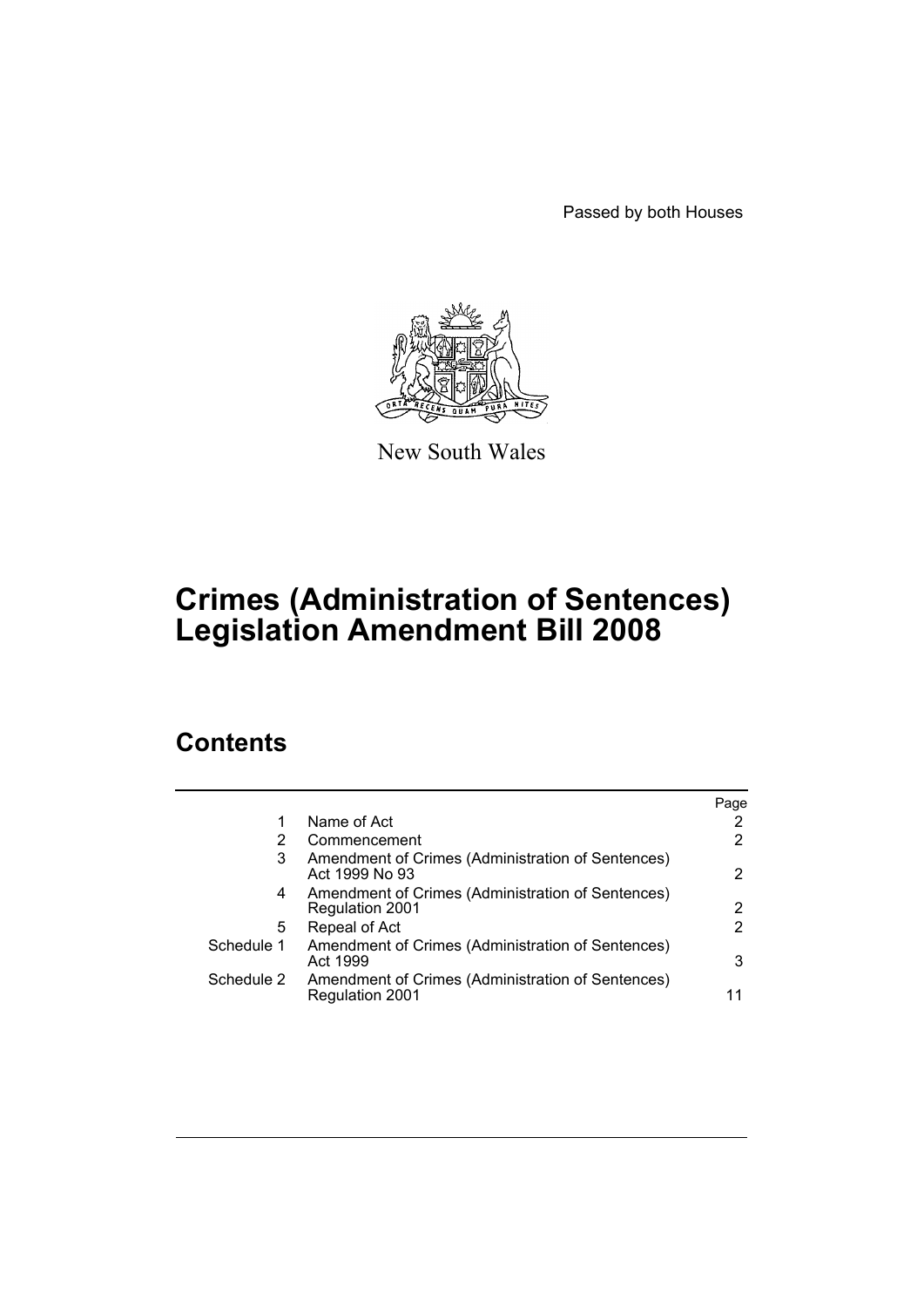*I certify that this PUBLIC BILL, which originated in the LEGISLATIVE COUNCIL, has finally passed the LEGISLATIVE COUNCIL and the LEGISLATIVE ASSEMBLY of NEW SOUTH WALES.*

*Legislative Council 2008* *Clerk of the Parliaments*



New South Wales

# **Crimes (Administration of Sentences) Legislation Amendment Bill 2008**

Act No , 2008

An Act to make miscellaneous amendments to the *Crimes (Administration of Sentences) Act 1999*, and to regulations under that Act, as a consequence of a statutory review carried out under section 273 of that Act.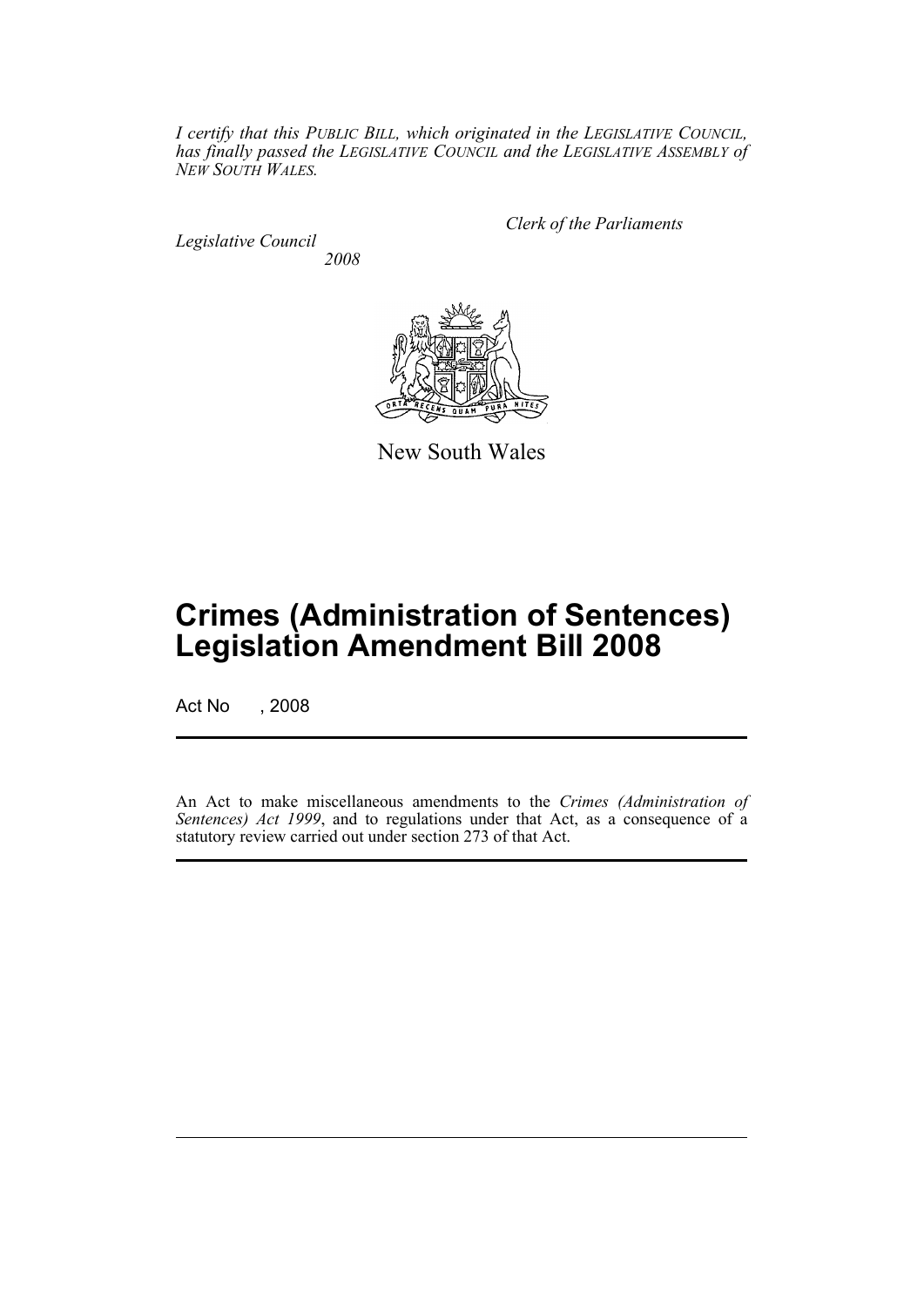# <span id="page-2-0"></span>**The Legislature of New South Wales enacts:**

# **1 Name of Act**

This Act is the *Crimes (Administration of Sentences) Legislation Amendment Act 2008*.

# <span id="page-2-1"></span>**2 Commencement**

This Act commences on the date of assent to this Act.

<span id="page-2-2"></span>**3 Amendment of Crimes (Administration of Sentences) Act 1999 No 93**

The *Crimes (Administration of Sentences) Act 1999* is amended as set out in Schedule 1.

# <span id="page-2-3"></span>**4 Amendment of Crimes (Administration of Sentences) Regulation 2001**

The *Crimes (Administration of Sentences) Regulation 2001* is amended as set out in Schedule 2.

# <span id="page-2-4"></span>**5 Repeal of Act**

- (1) This Act is repealed on the day following the day on which this Act commences.
- (2) The repeal of this Act does not, because of the operation of section 30 of the *Interpretation Act 1987*, affect any amendment made by this Act.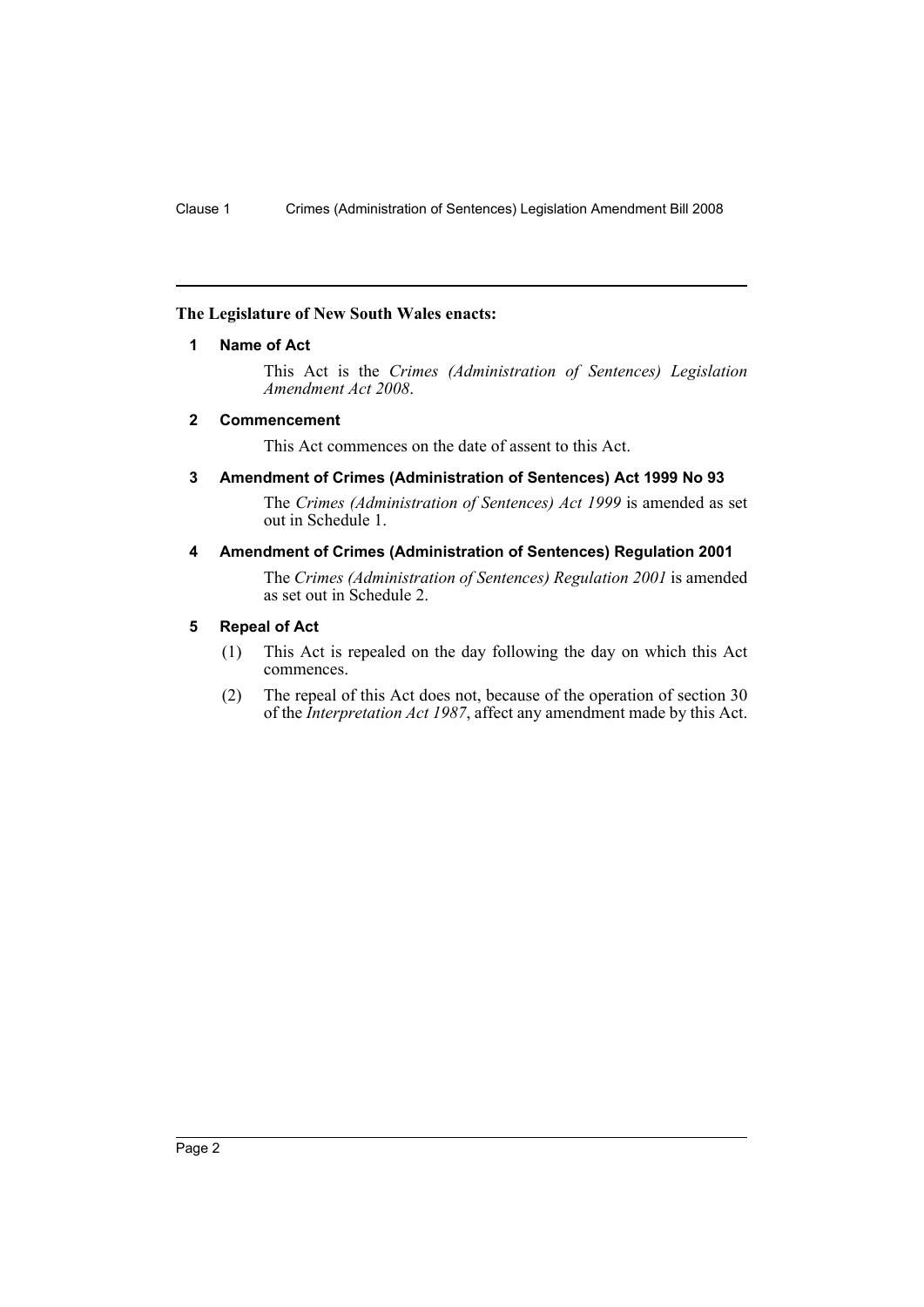Amendment of Crimes (Administration of Sentences) Act 1999 Schedule 1

# <span id="page-3-0"></span>**Schedule 1 Amendment of Crimes (Administration of Sentences) Act 1999**

(Section 3)

#### **[1] Part 1 Preliminary**

Insert after the heading:

**Introductory note.** This Part contains machinery provisions, including a statement of the objects of the Act and a provision that defines various words and expressions that are used in the Act.

# **[2] Section 2A**

Insert after section 2:

#### **2A Objects of Act**

- (1) This Act has the following objects:
	- (a) to ensure that those offenders who are required to be held in custody are removed from the general community and placed in a safe, secure and humane environment,
	- (b) to ensure that other offenders are kept under supervision in a safe, secure and humane manner,
	- (c) to ensure that the safety of persons having the custody or supervision of offenders is not endangered,
	- (d) to provide for the rehabilitation of offenders with a view to their reintegration into the general community.
- (2) In the pursuit of these objects, due regard must be had to the interests of victims of the offences committed by offenders.
- (3) Nothing in this section gives rise to any civil cause of action or can be taken into account in any civil proceedings.

#### **[3] Section 3 Interpretation**

Omit the definition of *Inspector-General* from section 3 (1).

# **[4] Part 2 Imprisonment by way of full-time detention**

Insert after the heading:

**Introductory note.** This Part applies to those offenders who have been sentenced to imprisonment by way of full-time detention (referred to as *inmates*) and to other persons who are required to be held in custody. It deals with the following matters:

- (a) the general obligations of inmates (Division 1),
- (b) the circumstances in which an inmate can be kept in segregated or protective custody (Division 2),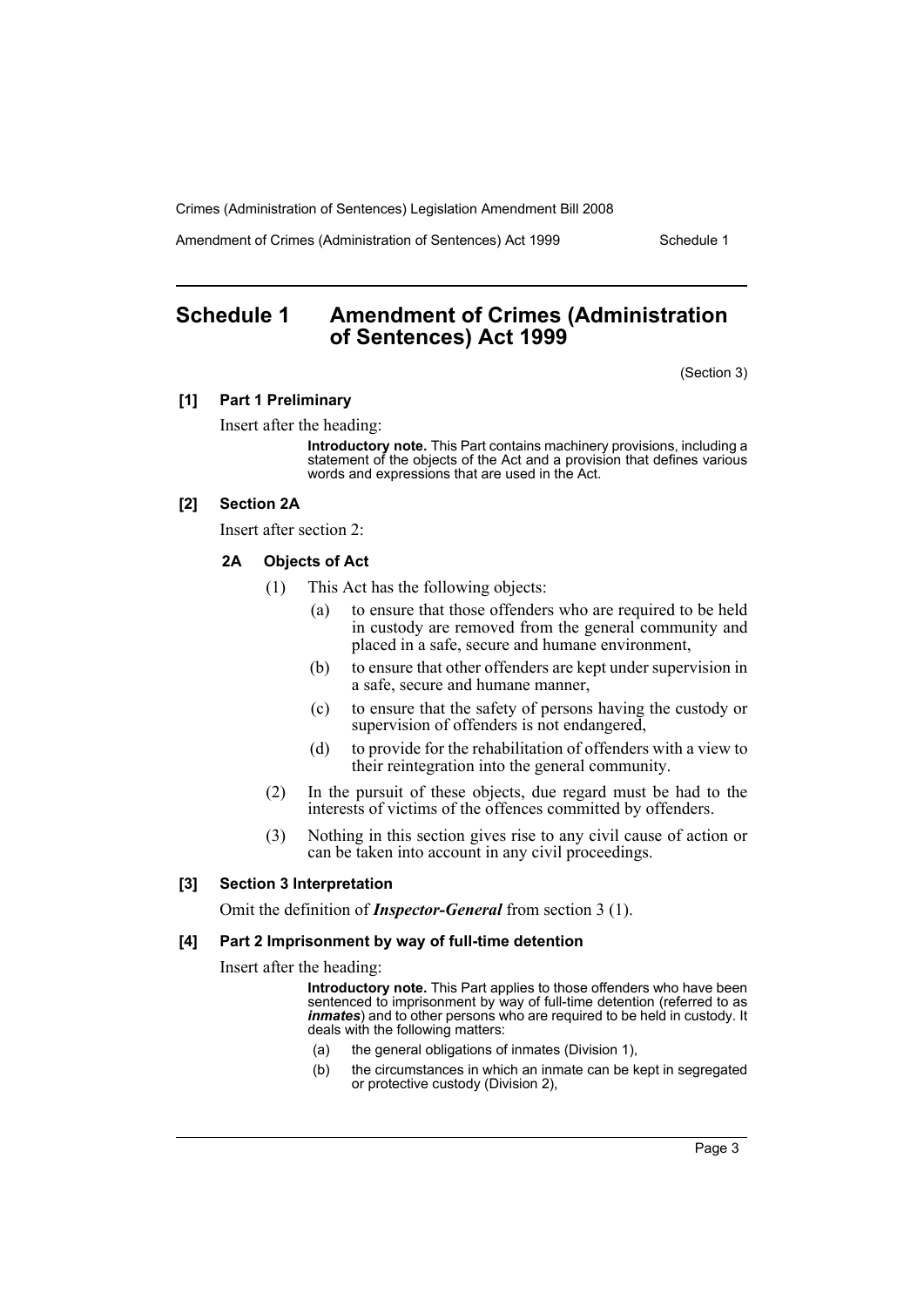Schedule 1 Amendment of Crimes (Administration of Sentences) Act 1999

- (c) the circumstances in which an inmate may be transferred to another correctional centre, or to hospital, or given leave of absence (Division 3),
- (d) the management of juvenile inmates (Division 3A),
- (e) the conveyance and detention of prisoners received from the Australian Capital Territory (Division 4),
- (f) the conveyance and detention of prisoners received from Norfolk Island (Division 5),
- (g) the prescription of correctional centre offences, the penalties they attract and the procedure for dealing with both correctional centre offences and other offences (Division 6),
- (h) the procedure to be followed in determining whether a serious offender is to be given a low security classification permitting unescorted leave of absence from a correctional centre (Division 7),
- (i) other miscellaneous matters (Division 8).

#### **[5] Section 71 Submissions by State**

Insert after section 71 (4):

(5) The power exercisable by the State under this section may also be exercised by the Australian Capital Territory in relation to a prisoner within the meaning of Division 4 and, for that purpose, references in this section to the State are taken to extend to the Australian Capital Territory.

#### **[6] Part 3 Imprisonment by way of periodic detention**

Insert after the heading:

**Introductory note.** This Part applies to those offenders who have been sentenced to imprisonment by way of periodic detention. It deals with the following matters:

- (a) the general obligations of offenders (Division 1),
- (b) the way in which periodic detention orders are to be administered (Division 2),
- (c) offences relating to periodic detention (Division 3),
- (d) other miscellaneous matters (Division 4).

#### **[7] Part 4 Imprisonment by way of home detention**

Insert after the heading:

**Introductory note.** This Part applies to those offenders who have been sentenced to imprisonment by way of home detention. It deals with the conditions governing home detention and the general obligations of offenders.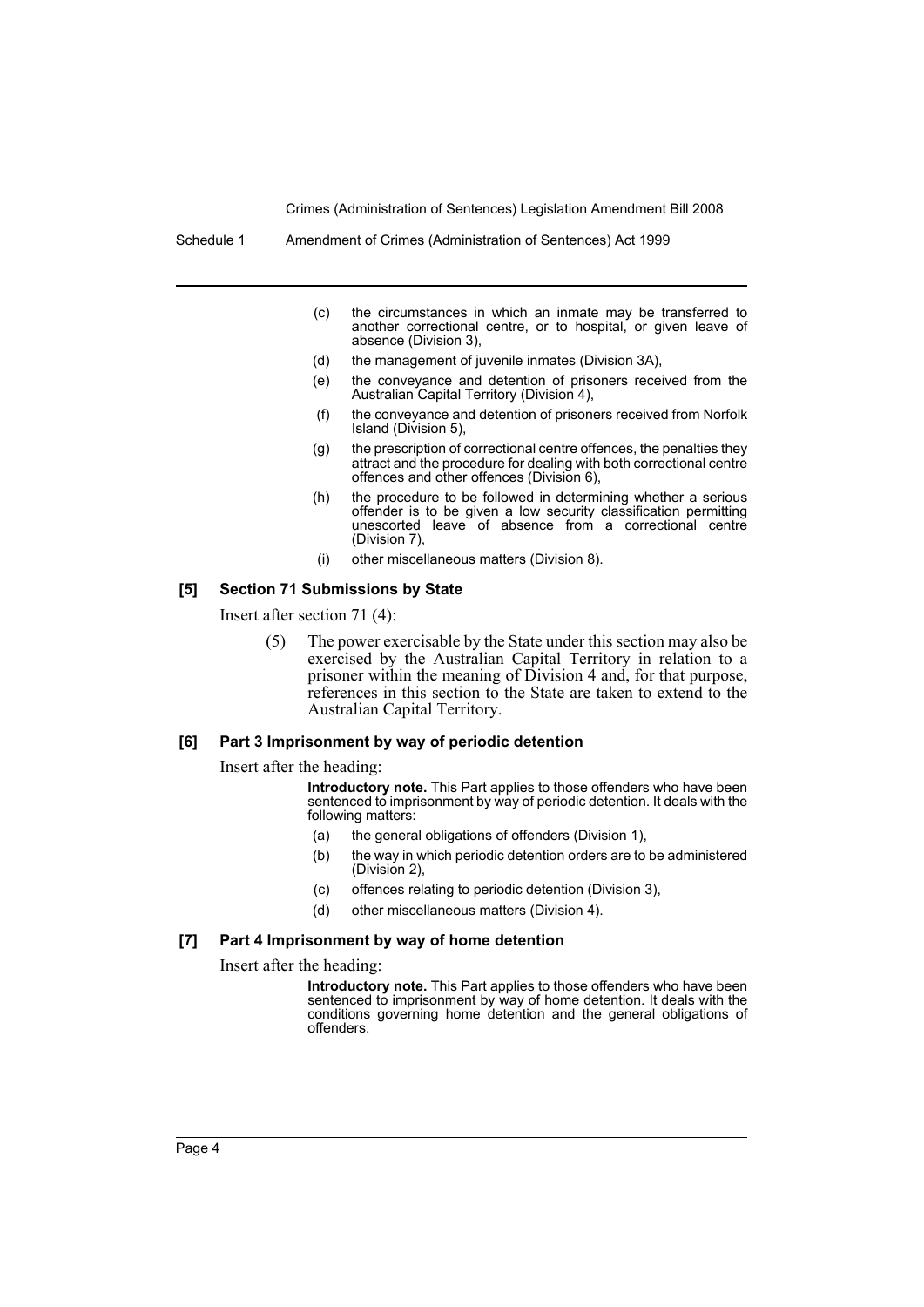Amendment of Crimes (Administration of Sentences) Act 1999 Schedule 1

### **[8] Part 4A Imprisonment by way of compulsory drug treatment detention**

Insert after the heading:

**Introductory note.** This Part applies to those offenders who have been sentenced to imprisonment by the Drug Court for the purpose of undergoing compulsory drug treatment. It deals with the following matters:

- (a) a general description of the 3 stages of compulsory drug treatment detention and the general obligations of offenders (Division 1),
- (b) the way in which compulsory drug treatment orders are to be administered (Division 2),
- (c) the revocation of compulsory drug treatment orders (Division 3),
- (d) the role of the Drug Court as the parole authority for offenders (Division 4),
- (e) other miscellaneous matters (Division 5).

# **[9] Part 5 Community service work and other work performed by offenders**

Insert after the heading:

**Introductory note.** This Part applies to those offenders who have been sentenced to community service work. It deals with the following matters:

- (a) the general obligations of offenders, the administration of community service orders and other miscellaneous matters (Division  $1$ ),
- (b) general provisions about community service work and other work performed by offenders (Division 2).

#### **[10] Part 6 Parole**

Insert after the heading:

**Introductory note.** This Part applies to the granting of parole to those offenders who are subject to sentences of imprisonment. It deals with the following matters:

- (a) eligibility for release on parole, the conditions to which parole is subject, the general obligations of offenders who are on release on parole and other provisions applying generally to parole (Division 1),
- (b) procedures for parole orders for sentences of more than 3 years (Division 2),
- (c) procedures for parole orders for sentences of 3 years or less (Division 3),
- (d) procedures for parole orders in exceptional circumstances (Division 4),
- (e) other miscellaneous matters (Division 5).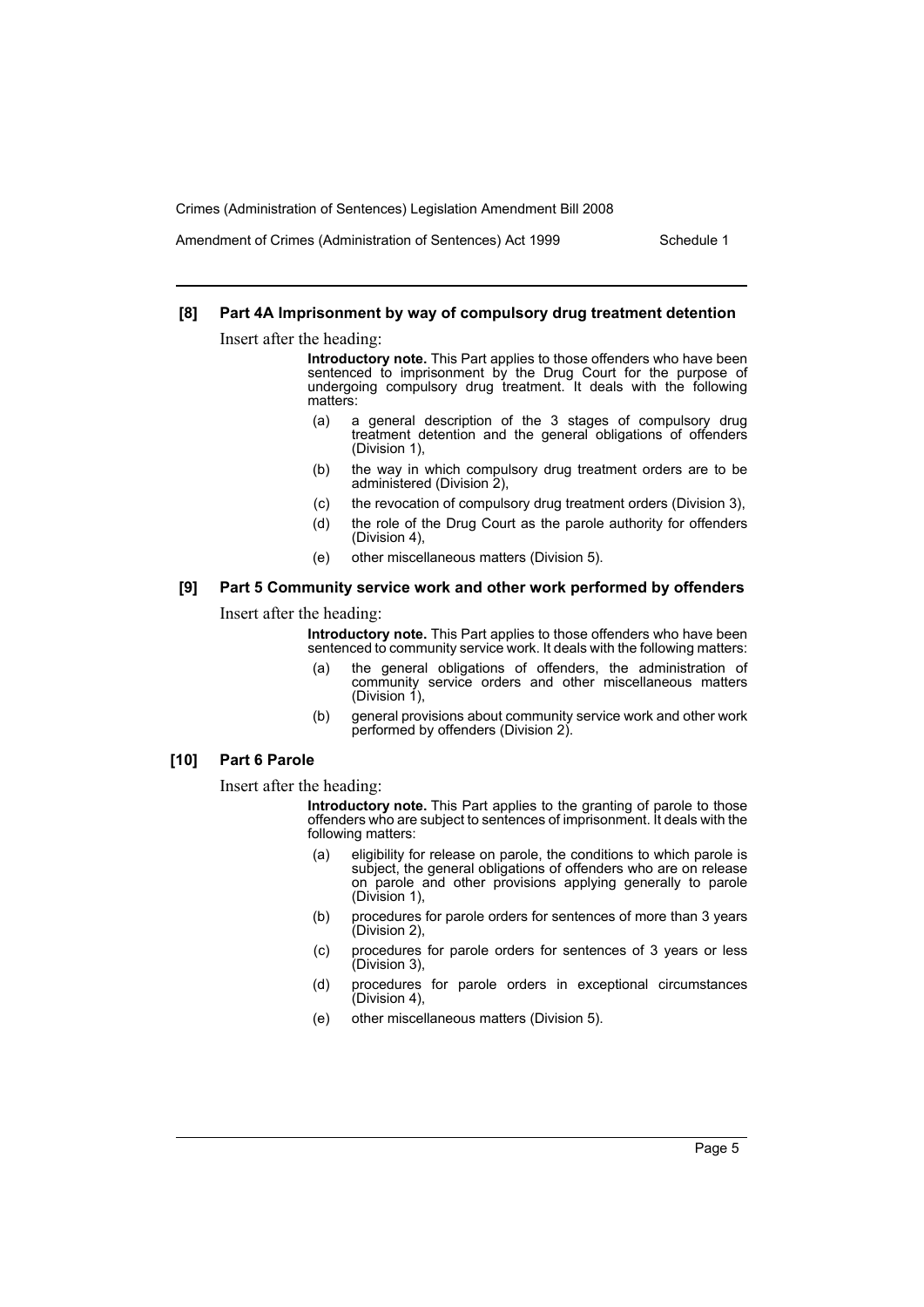Schedule 1 Amendment of Crimes (Administration of Sentences) Act 1999

#### **[11] Section 155 Application to Supreme Court by offender**

Insert after section 155 (3):

(4) This section does not give the Supreme Court jurisdiction to consider the merits of the Parole Authority's decision otherwise than on the grounds referred to in subsection (1).

#### **[12] Section 156 Application to Supreme Court by State**

Insert after section 156 (2):

(3) This section does not give the Supreme Court jurisdiction to consider the merits of the Parole Authority's decision otherwise than on the grounds referred to in subsection (1).

#### **[13] Section 160AA**

Insert after section 160:

### **160AA Submissions by Commissioner**

- (1) The Commissioner may at any time make submissions to the Parole Authority concerning the release on parole of an offender.
- (2) If the Commissioner makes any such submission before the Parole Authority makes a final decision concerning the release of the offender, the Parole Authority must not make such a decision without taking the submission into account.
- (3) If the Commissioner makes any such submission after the Parole Authority makes a final decision concerning the release of the offender, but before the offender is released, the Parole Authority must consider whether or not it should exercise its power under section 130 to revoke the relevant parole order.
- (4) The regulations may make provision for or with respect to submissions by the Commissioner under this section, including provisions relating to the application of this Division in connection with any such submission.

#### **[14] Part 7 Revocation and reinstatement by Parole Authority of certain orders**

Insert after the heading:

**Introductory note.** This Part applies to the revocation and reinstatement of various kinds of orders. It deals with the following matters:

- (a) the revocation and reinstatement of periodic detention orders (Division 1),
- (b) the revocation and reinstatement of home detention orders (Division 2),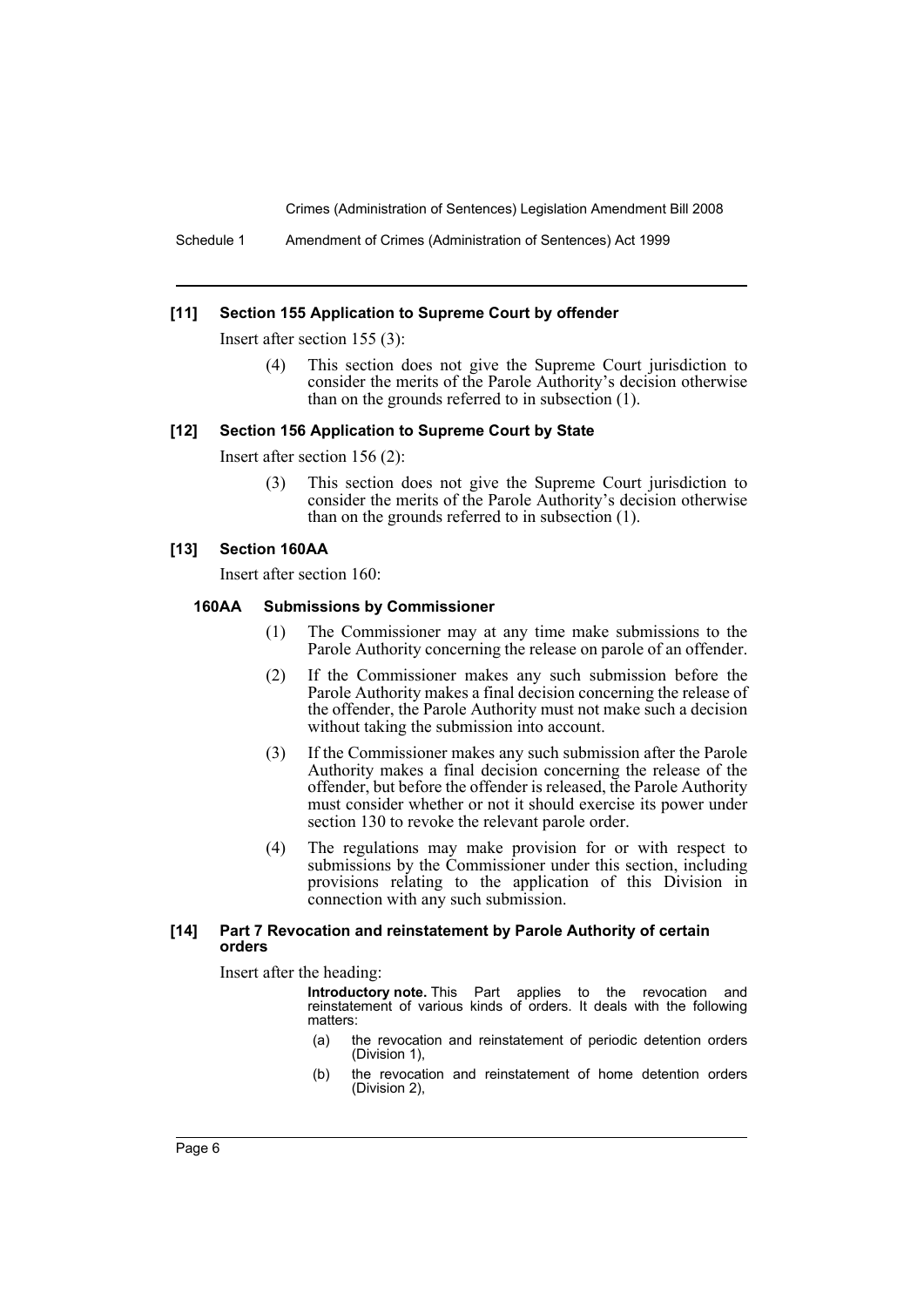Amendment of Crimes (Administration of Sentences) Act 1999 Schedule 1

- (c) the revocation of parole orders (Division 3),
- (d) post-revocation procedures and rights of appeal (Division 4),
- (e) the giving of certain directions by the Supreme Court and rights of appearance in related proceedings (Division 5),
- (f) other miscellaneous matters (Division 6).

#### **[15] Section 176 Application to Supreme Court by offender**

Insert after section 176 (3):

(4) This section does not give the Supreme Court jurisdiction to consider the merits of the Parole Authority's decision otherwise than on the grounds referred to in subsection (1).

#### **[16] Section 177 Application to Supreme Court by State**

Insert at the end of the section:

(2) This section does not give the Supreme Court jurisdiction to consider the merits of the Parole Authority's decision otherwise than on the grounds referred to in subsection (1).

# **[17] Part 8 The Parole Authority**

Insert after the heading:

**Introductory note.** This Part establishes the State Parole Authority. It deals with the following matters:

- (a) the constitution and functions of the Parole Authority (Division 1),
- (b) the powers of the Parole Authority in relation to inquiries conducted by it (Division 2),
- (c) other miscellaneous matters (Division 3).

# **[18] Part 9 The Serious Offenders Review Council**

#### Insert after the heading:

**Introductory note.** This Part establishes the Serious Offenders Review Council. It deals with the following matters:

- (a) the constitution and functions of the Review Council (Division 1),
- (b) the powers of the Review Council in relation to inquiries conducted by it (Division 2),
- (c) the establishment of the Serious Offenders Management Committee and its subcommittees (Division 3),
- (d) other miscellaneous matters (Division 4).

#### **[19] Part 10 The Inspector-General**

Omit the Part.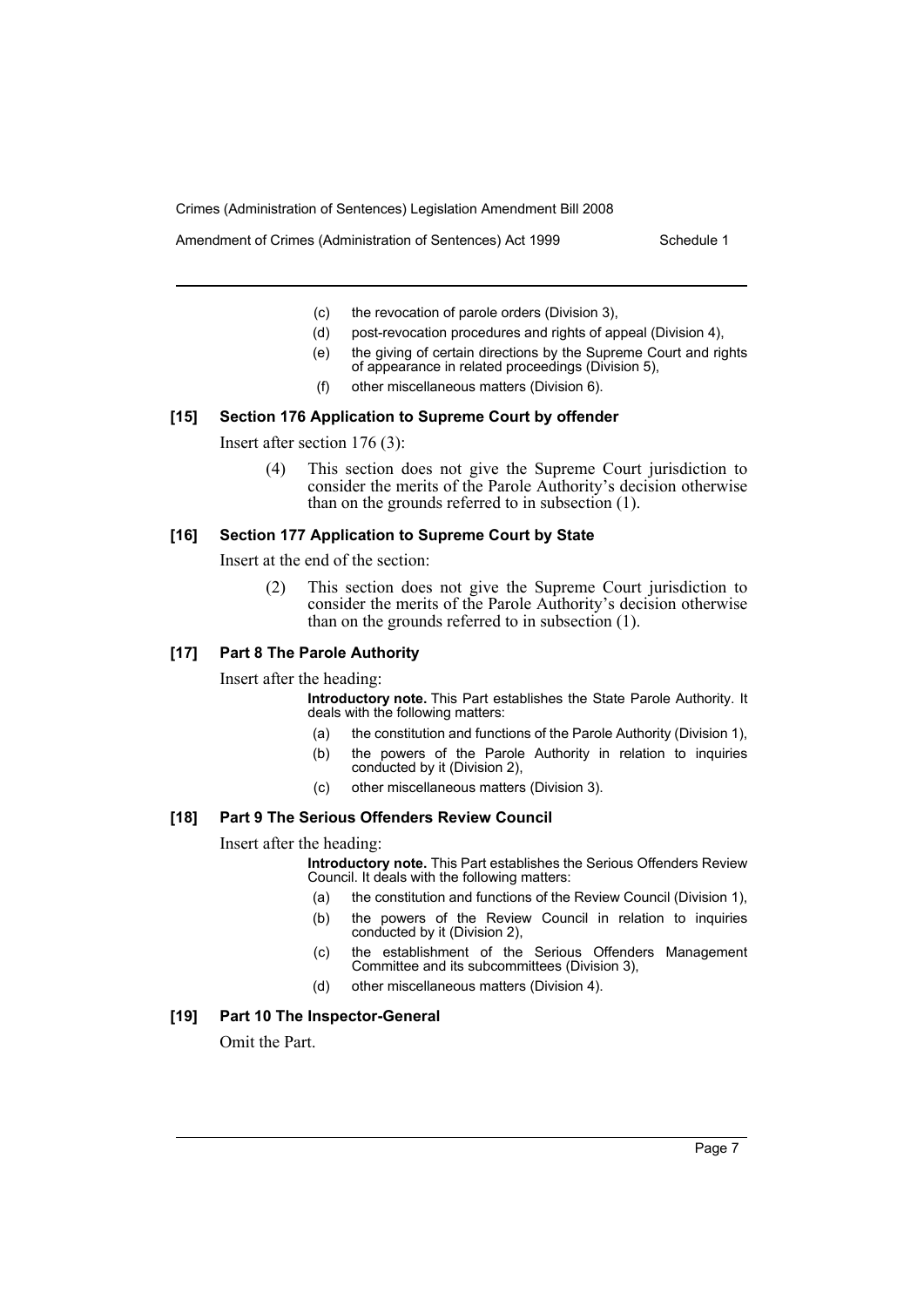Schedule 1 Amendment of Crimes (Administration of Sentences) Act 1999

#### **[20] Part 11 Administration**

Insert after the heading:

**Introductory note.** This Part provides for means by which the Act is to be administered. It deals with the following matters:

- (a) the establishment of correctional complexes, correctional centres, juvenile correctional centres and periodic detention centres (Division 1),
- (b) the supervision of correctional centres by external officials (Division 2),
- (c) the employment of staff in the administration of the Act (Division 3),
- (d) the provision of health care (Division 4),
- (e) the testing of correctional staff for alcohol and prohibited drugs (Division 5),
- (f) the recognition of interstate correctional officers (Division 6).

#### **[21] Section 228**

Omit the section. Insert instead:

# **228 Official Visitors**

- (1) The Minister may appoint Official Visitors for the purposes of this Act.
- (2) Notice of any such appointment must be published in the Gazette.
- (3) The following persons are not eligible to be Official Visitors:
	- (a) any person who is employed as a member of staff of the Department,
	- (b) any person who is to any extent responsible for the management of, or who is employed at or in connection with, a correctional centre or periodic detention centre,
	- (c) any person who has an interest in a management agreement,
	- (d) any person who has not made a declaration under clause 4 of Schedule 4.
- (4) Official Visitors are to be assigned to specific correctional complexes, correctional centres and periodic detention centres by the Minister, or in accordance with arrangements approved by the Minister, and are to be assigned in such a way as to ensure that there is at all times at least one Official Visitor for each correctional complex, correctional centre and periodic detention centre.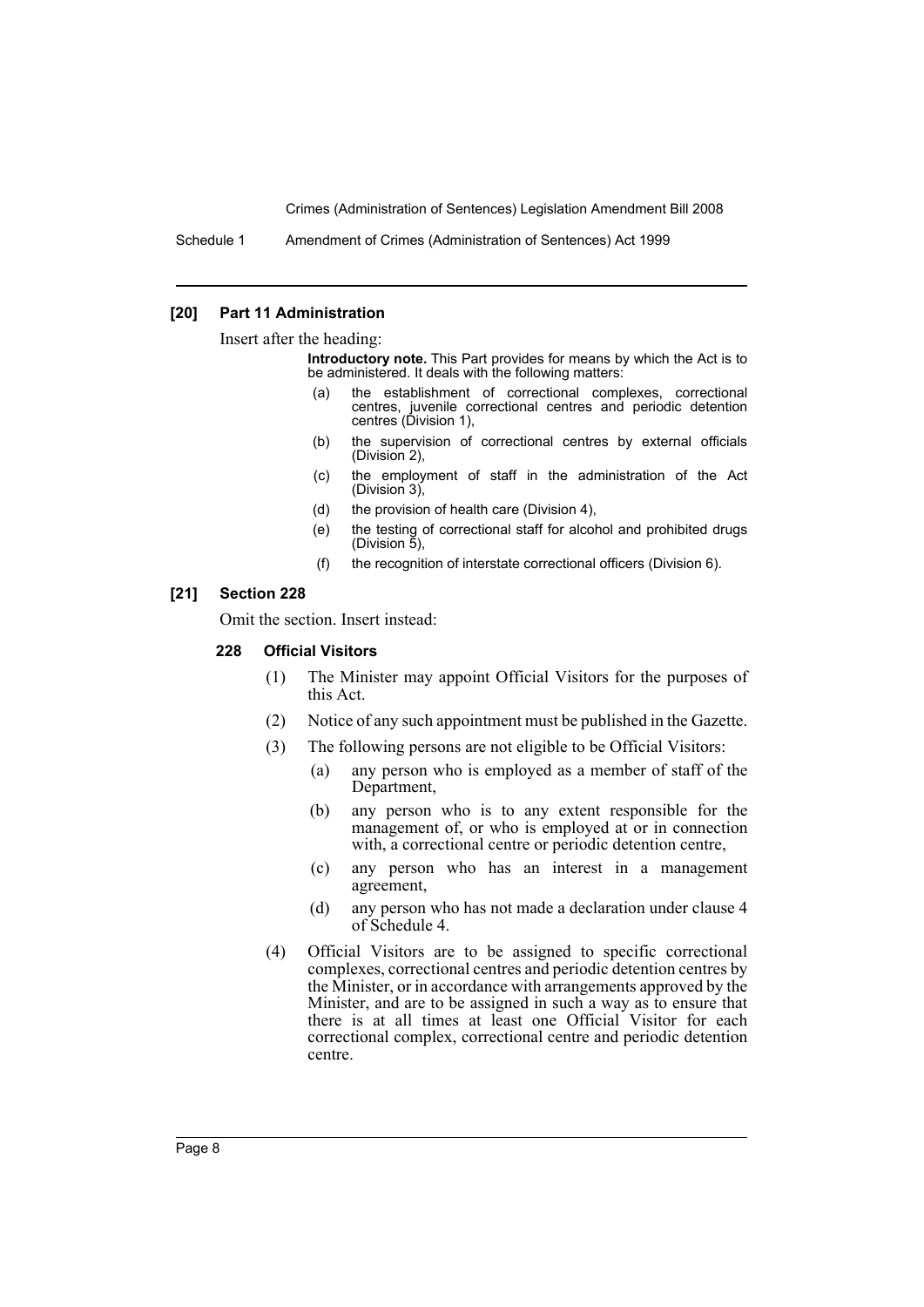Amendment of Crimes (Administration of Sentences) Act 1999 Schedule 1

- (5) An Official Visitor for a correctional complex, correctional centre or periodic detention centre:
	- (a) unless prevented by illness or other sufficient cause, must visit the complex or centre at least once each month:
		- (i) for the purpose of giving interviews to correctional officers and other members of staff employed in the Department at the complex or centre, and
		- (ii) for the purpose of giving interviews to offenders held in custody at the complex or centre, and
		- (iii) for the purpose of examining the complex or centre, and
	- (b) may visit the complex or centre at any other time unless, in the opinion of the Commissioner, a visit would be undesirable for reasons of order or security, and
	- (c) must, in accordance with the regulations, receive and deal with complaints, and
	- (d) must, in accordance with the regulations, report to the Minister at least once every 6 months, and
	- (e) has and may exercise such other functions as may be prescribed by the regulations.
- (6) An Official Visitor's power to give interviews referred to in subsection  $(5)$  (a) may only be exercised with the consent of the interviewee, and does not include the power to conduct any investigation or carry out any audit.
- (7) Schedule 4 has effect with respect to Official Visitors.

#### **[22] Part 12 Engagement of contractors**

Insert after the heading:

**Introductory note.** This Part provides for the engagement of private contractors to manage certain correctional centres (or parts of them), gives appropriate powers and immunities to staff employed for that purpose and provides for the establishment of minimum standards of management.

#### **[23] Section 242 Monitoring**

Omit section 242 (5).

#### **[24] Section 243 Community advisory councils**

Omit section 243 (4).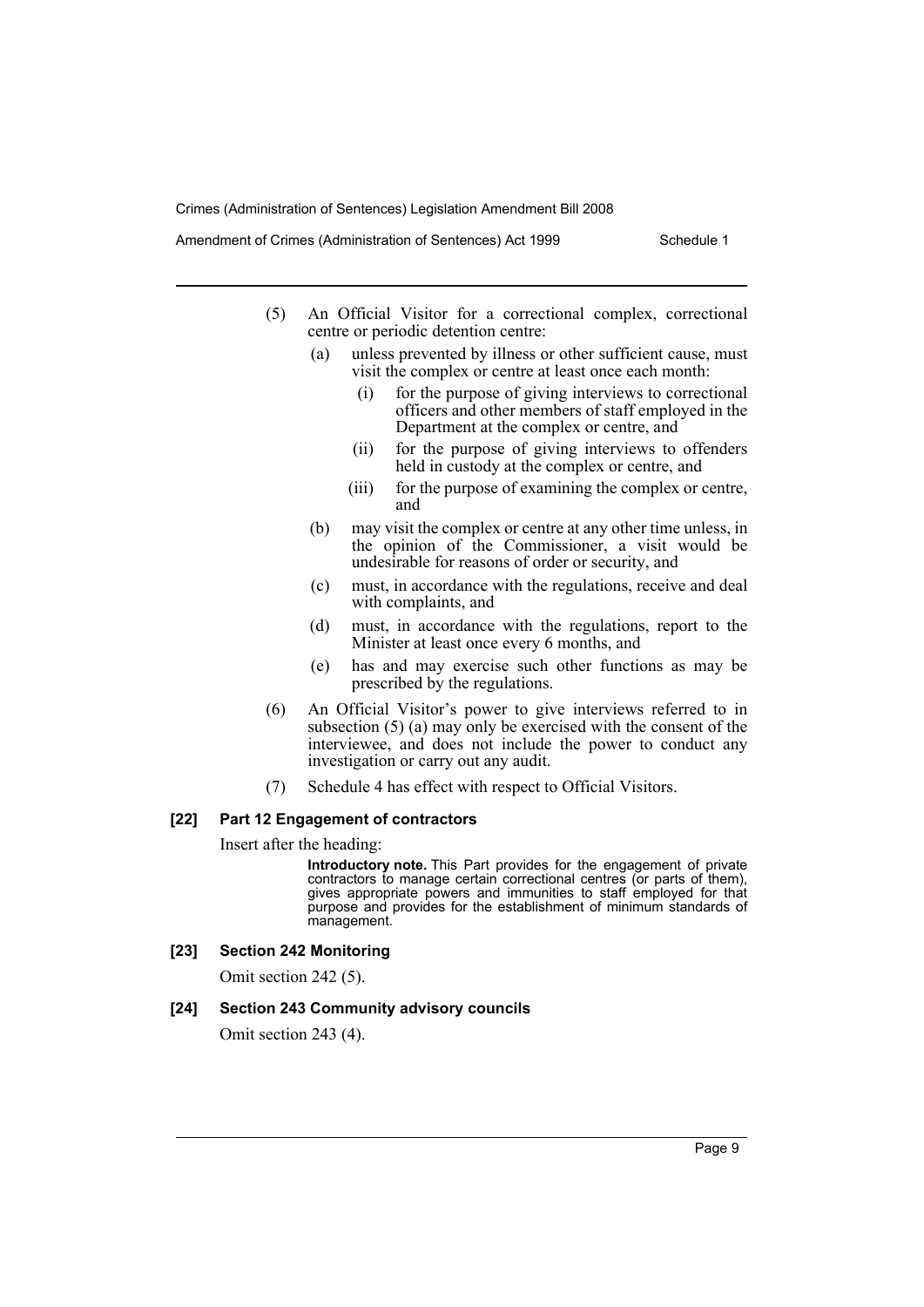Schedule 1 Amendment of Crimes (Administration of Sentences) Act 1999

#### **[25] Part 13 Custody of persons during proceedings**

Insert after the heading:

**Introductory note.** This Part provides for the transport of offenders between correctional centres, and between correctional centres and courts, and for the custody of offenders while in transit.

#### **[26] Part 14 General**

Insert after the heading:

**Introductory note.** This Part contains miscellaneous provisions in connection with the operation of this Act, including a power to make regulations.

#### **[27] Schedule 3 Inspector-General**

Omit the Schedule.

#### **[28] Schedule 5 Savings, transitional and other provisions**

Insert at the end of clause 1 (1):

*Crimes (Administration of Sentences) Legislation Amendment Act 2008*

# **[29] Schedule 5, Part 13**

Insert after Part 12:

# **Part 13 Provisions consequent on enactment of Crimes (Administration of Sentences) Legislation Amendment Act 2008**

#### **99 Definition**

In this Part:

*the 2008 amending Act* means the *Crimes (Administration of Sentences) Legislation Amendment Act 2008*.

# **100 Official Visitors**

Any person who was an Official Visitor immediately before the commencement of the 2008 amending Act is taken to have been appointed as such under section 228, as substituted by that Act.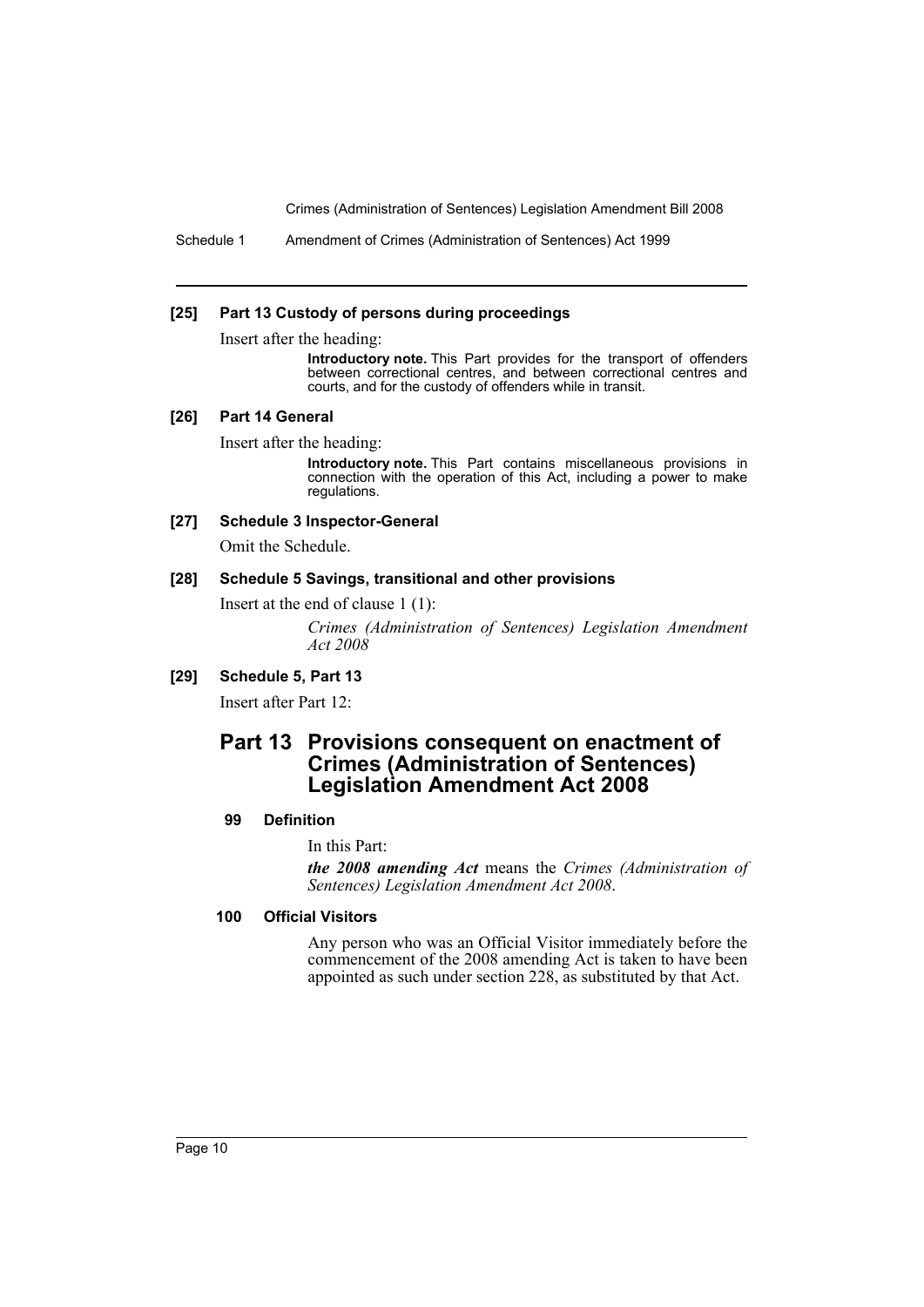Amendment of Crimes (Administration of Sentences) Regulation 2001 Schedule 2

# **Schedule 2 Amendment of Crimes (Administration of Sentences) Regulation 2001**

(Section 4)

#### **[1] Clause 77 Visits by Commissioner and other officials**

Omit ", the Inspector-General" from clause 77 (2) (b).

# **[2] Clause 113 Cost of telephone calls and facsimile messages**

Omit ", the Legal Aid Commission or the Inspector-General" from clause 113 $(2)$  $(c)$ .

Insert instead "or the Legal Aid Commission".

#### **[3] Clause 152 Definition of "withdrawable privilege"**

Insert "and exempt bodies" after "legal practitioners" in clause 152 (k).

#### **[4] Clause 237 Suspected offences by inmates**

Insert after clause 237 (2):

(3) An inmate in respect of whom one or more offences have been reported may be confined under this clause, whether for one or more periods of confinement, for no more than 48 hours in total in respect of those offences.

### **[5] Clause 255**

Omit the clause. Insert instead:

# **255 Provision of medical care to inmates confined to cell**

An inmate who is confined to cell for the purposes of punishment, or under a segregated or protective custody direction, must be kept under daily observation by a prescribed Justice Health officer and have access to essential medical care.